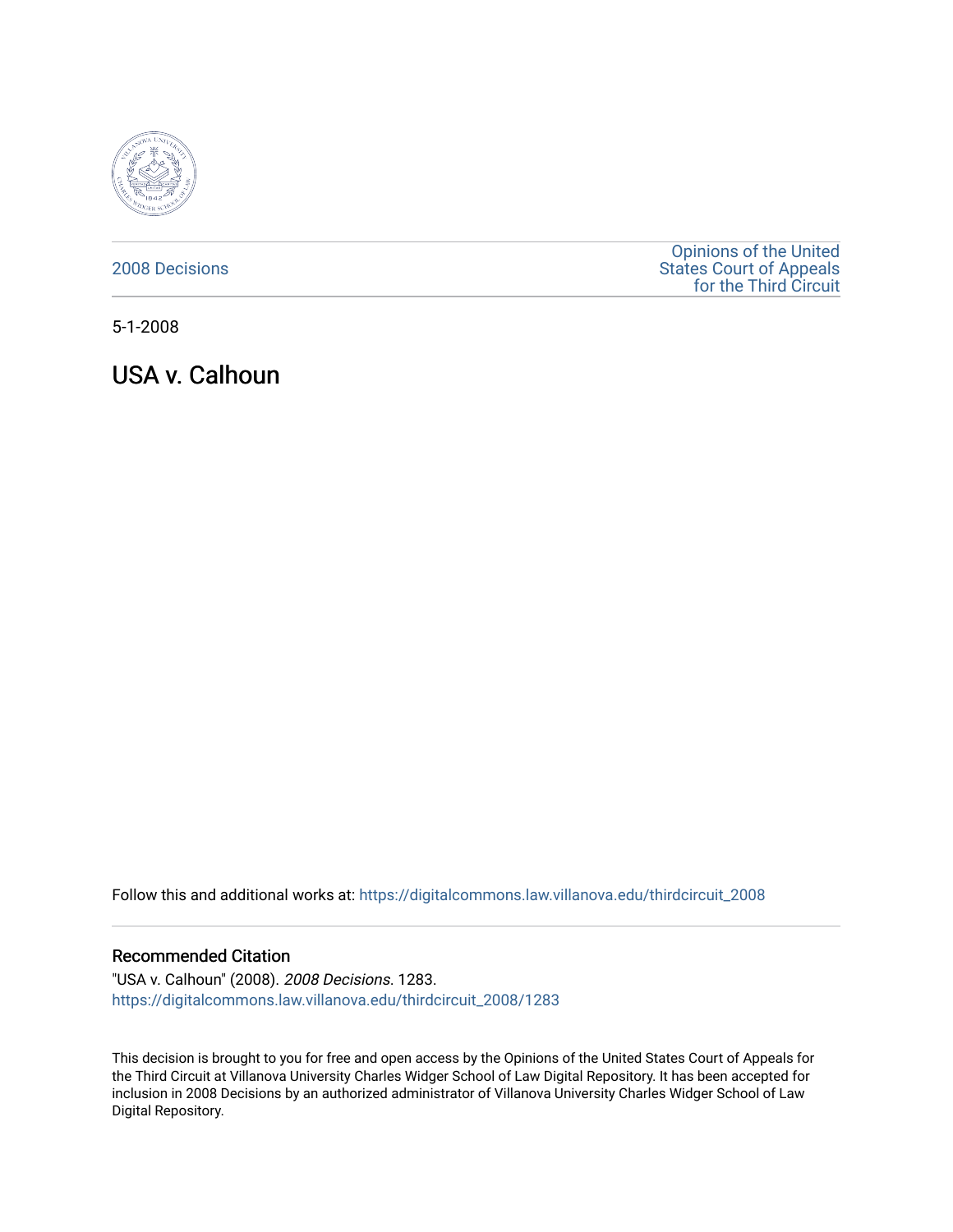### **NOT PRECEDENTIAL**

# UNITED STATES COURT OF APPEALS FOR THE THIRD CIRCUIT

 $\overline{a}$ 

 $\overline{a}$ 

 $\overline{a}$ 

 $\overline{a}$ 

 $\overline{a}$ 

 $\overline{a}$ 

No. 06-3794

## UNITED STATES OF AMERICA,

v.

DAVID CALHOUN,

Appellant

On Appeal from the United States District Court for the Eastern District of Pennsylvania (D.C. Criminal No. 05-cr-00363-6) District Judge: Hon. Marvin Katz

No. 06-3842

UNITED STATES OF AMERICA,

v.

PEDRO RISQUET,

Appellant

On Appeal from the United States District Court for the Eastern District of Pennsylvania (D.C. Criminal No. 05-cr-00363-4) District Judge: Hon. Marvin Katz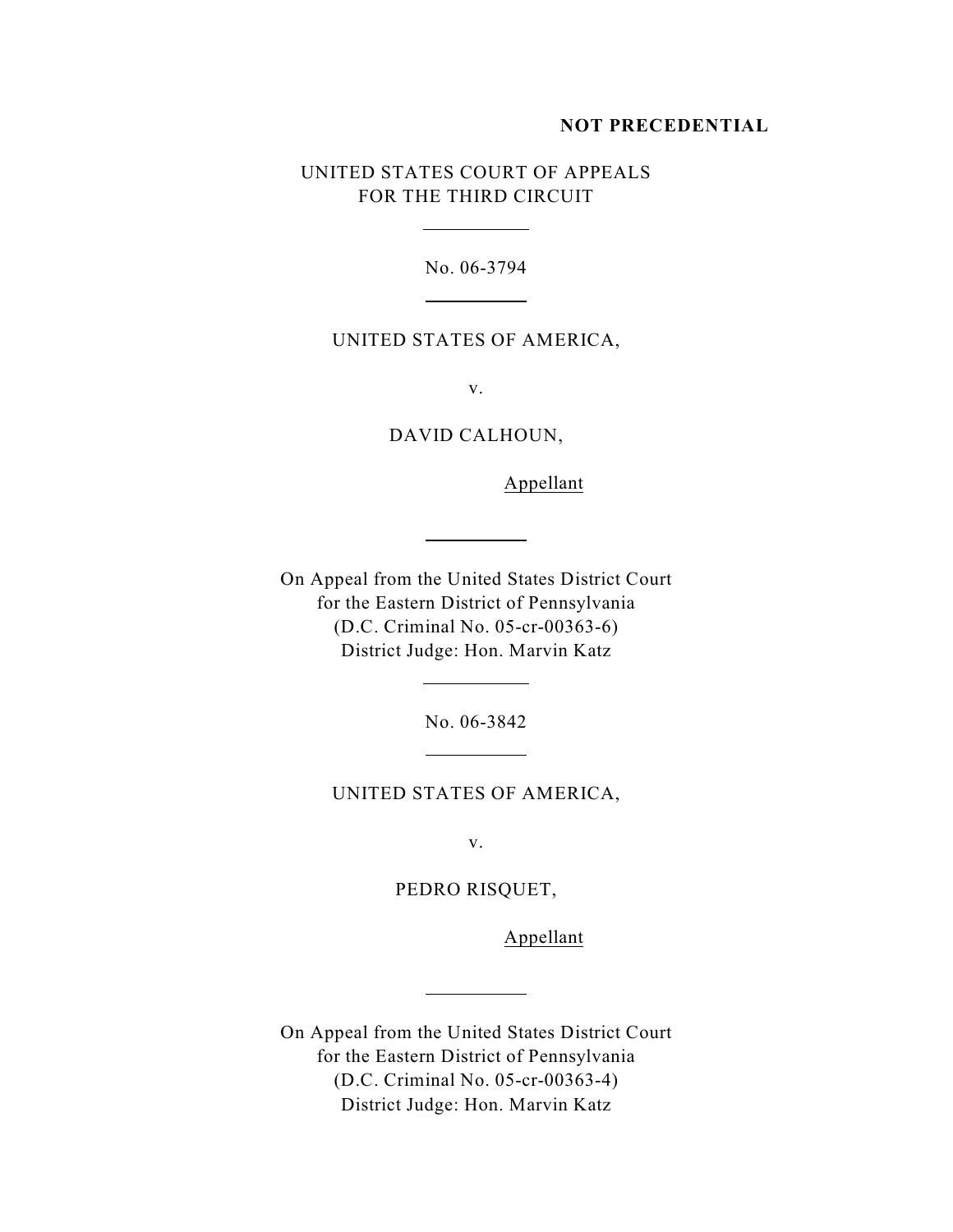Submitted Pursuant to Third Circuit LAR 34.1(a) April 9, 2008

 $\overline{a}$ 

 $\overline{a}$ 

 $\overline{a}$ 

BEFORE: SMITH, HARDIMAN and COWEN, Circuit Judges

(Filed: May 1, 2008)

### OPINION

COWEN, Circuit Judge.

Defendants-Appellants David Calhoun and Pedro Risquet were convicted by a jury of a number of narcotics charges, including, *inter alia*, conspiracy to distribute more than five kilograms of cocaine. They were each sentenced to a 20-year term of imprisonment and 10 years of supervised release. Each has appealed.

The District Court had jurisdiction under 18 U.S.C. § 3231. Calhoun's appeal was timely filed, but Risquet's was not. See Fed. R. App. P. 4(b)(1)(A). However, because the Government does not object on timeliness grounds, we will consider Risquet's appeal on the merits. See Eberhart v. United States, 546 U.S. 12, 13 (2005) (per curiam) (Federal Rule of Criminal Procedure 33's seven-day limit for filing new trial motions is not jurisdictional and may be waived); United States v. Frias, F.3d , 2008 WL 833973, \*4 (2d Cir. Mar. 31, 2008) (Fed. R. App. P. 4(b)'s deadline is not jurisdictional, but is "mandatory and inflexible" when timeliness bar is properly invoked by the government); United States v. Mitchell, 518 F.3d 740, 744 ( $10<sup>th</sup> Cir. 2008$ ) (same); but cf.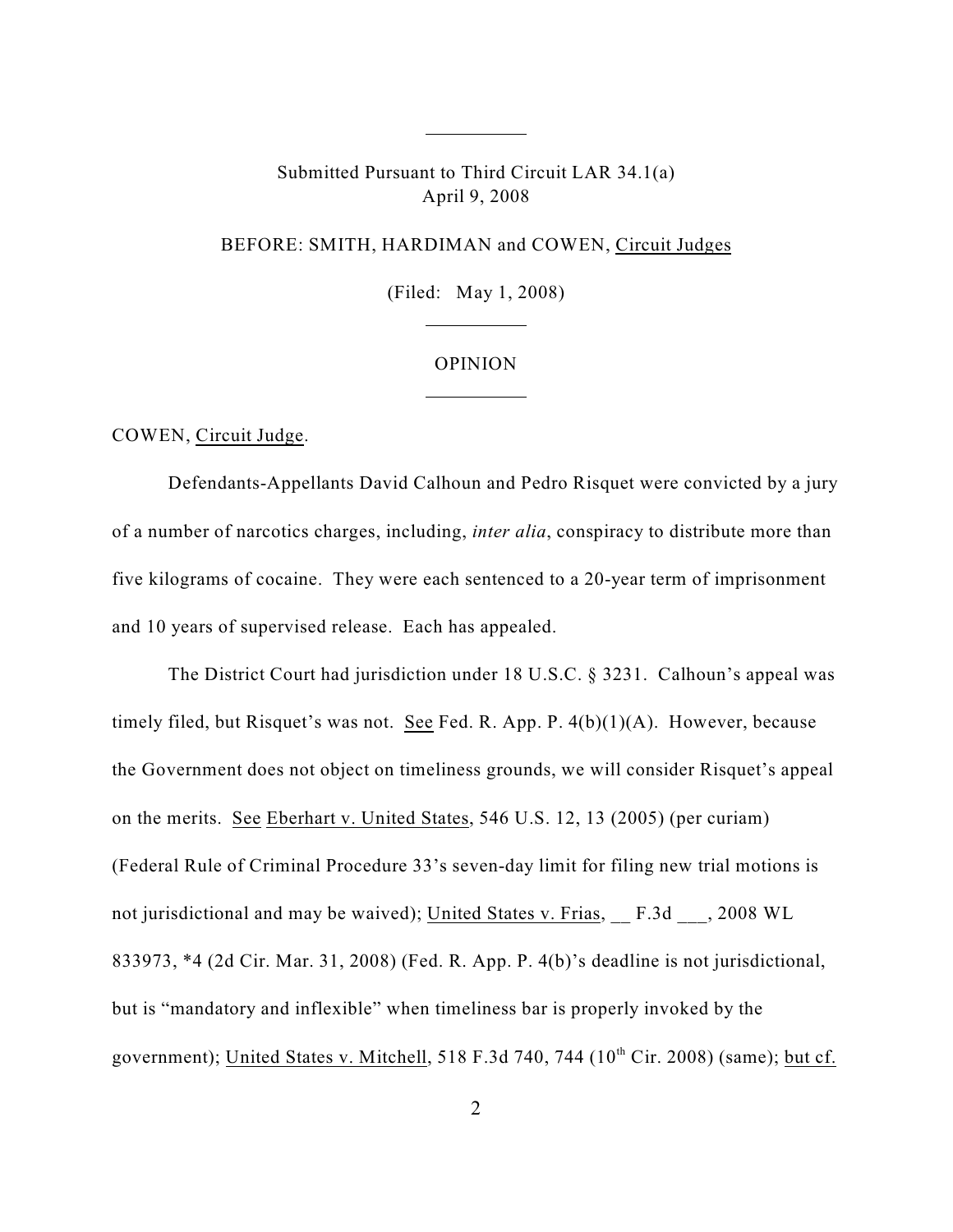DL Resources, Inc. v. FirstEnergy Solutions Corp., 506 F.3d 209, 214 n.3 (3d Cir. 2007) (noting open question on issue). We exercise appellate jurisdiction pursuant to 28 U.S.C. § 1291 and 18 U.S.C. § 3742(a).

Calhoun asserts claims of sufficiency of the evidence, trial court error, and prosecutorial misconduct. Additionally, Risquet alleges trial court error and a violation of his Sixth Amendment rights. We address each claim in turn.

Calhoun contends that he had nothing more than a mere buyer-seller relationship with Raul Estevez<sup>1</sup>, and thus there is insufficient evidence to support his conspiracy conviction. The standard of review on a sufficiency of the evidence claim is whether, "after viewing the evidence in the light most favorable to the prosecution, *any* rational trier of fact could have found the essential elements of the crime beyond a reasonable doubt." Jackson v. Virginia, 443 U.S. 307, 319 (1979) (emphasis in original). While an isolated purchase or sale of drugs, without more, is insufficient to sustain a conviction for conspiracy, "even an occasional ... buyer for redistribution[] can be shown to be a member of the conspiracy by evidence, direct or inferential, of knowledge that she or he was part of a larger operation." United States v. Price, 13 F.3d 711, 728 (3d Cir. 1994). In determining whether this requisite knowledge exists, a factfinder may consider factors such as: "the length of affiliation between the defendant and the conspiracy; whether

 $\frac{1}{1}$  Estevez is a co-defendant in the case, but pled guilty and testified for the Government against Calhoun and Risquet.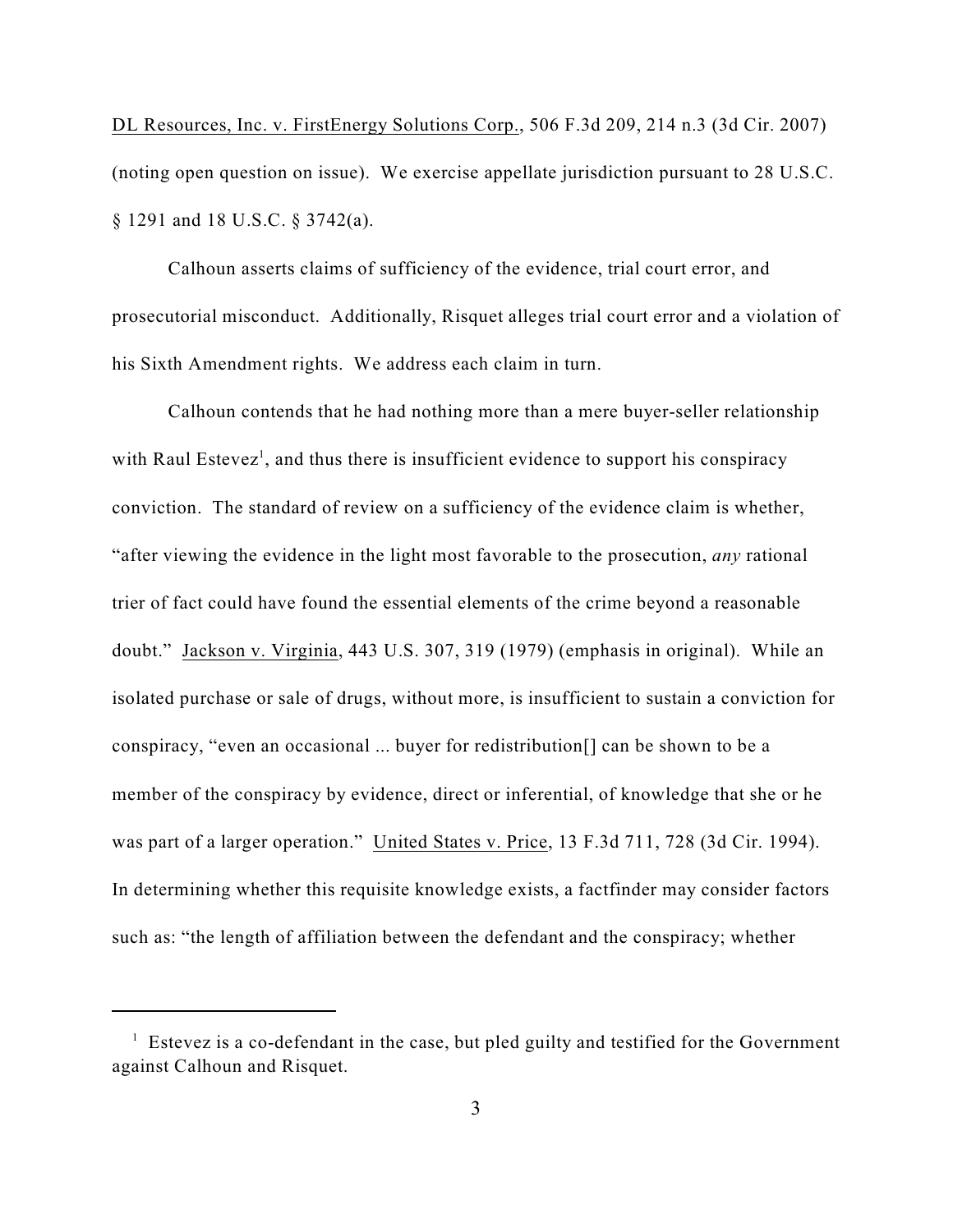there is an established method of payment; the extent to which transactions are standardized; and whether there is a demonstrated level of mutual trust." United States v. Gibbs, 190 F.3d 188, 199 (3d Cir. 1999).

The evidence presented at trial indicated that in the six months preceding his arrest, Calhoun purchased cocaine from Estevez on a monthly basis, in one-kilogram quantities, for approximately \$26,000 per kilogram. See id. ("[a] large transaction or an accumulation of deals suggests more trust ... as well as a greater likelihood" that the parties were engaged in common enterprise). The exchanges were always arranged beforehand through coded phone conversations, and always took place at Estevez's residence. Calhoun's inquiries of "the boy from New York,"<sup>2</sup> and that he recognized Risquet on sight before they both entered Estevez's residence, where Calhoun obtained a kilogram of cocaine, all support the inference that Calhoun was aware of Risquet's role as Estevez's supplier. Furthermore, the evidence showed that on at least one occasion, Calhoun obtained drugs on credit – paying Estevez a portion of the purchase price up front and the balance at a later time. See id. at 200 ("[a] credit relationship ... often evidences the parties' mutual stake in each other's transactions"); United States v. Carbone, 798 F.2d 21, 27 ( $1<sup>st</sup>$  Cir. 1986) ("[t]he conspiracy began when the cocaine was sold on credit and continued until final payment was made"). Accordingly, there was ample evidence upon which the jury could have concluded beyond a reasonable doubt

<sup>&</sup>lt;sup>2</sup> Risquet lived Union City, New Jersey, just a few miles outside of New York.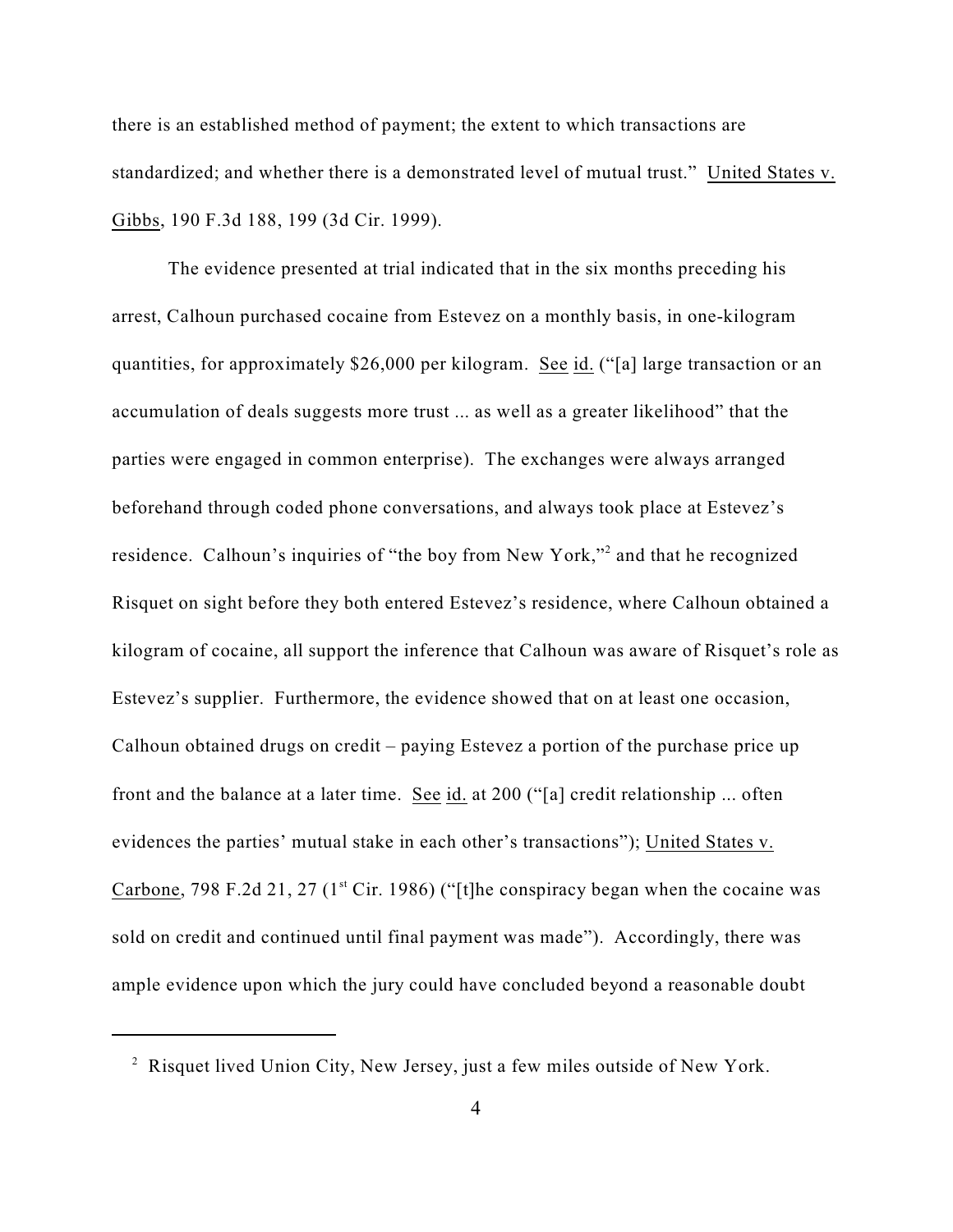that Calhoun was engaged in a conspiracy to distribute narcotics.

There is similarly no merit to Calhoun's argument that the District Court erred when it denied his request for a continuance of trial. We review such denials for abuse of discretion. United States v. Olfano, 503 F.3d 240, 245 (3d Cir. 2007). Denying a continuance request is an abuse of discretion "only when it is so arbitrary as to violate due process." United States v. Khorozian, 333 F.3d 498, 507 (3d Cir. 2003); see also Gov't of V.I. v. Charleswell, 115 F.3d 171, 174 (3d Cir. 1997) ("[t]he matter of a continuance is traditionally within the discretion of the trial judge who must be given wide latitude in arranging the court's schedule").

Here, two weeks prior to trial, Calhoun filed a *pro se* continuance motion, alleging that he and his counsel did not have adequate time to prepare a defense because they were unable to meet. However, the Government contended in its opposition that contrary to this claim, Calhoun and counsel had met on several occasions in the weeks before trial, and no physical illness or other impediment prevented Calhoun from doing so. Calhoun did not proffer anything to contradict these representations, and while his counsel did, at Calhoun's request, renew the *pro se* continuance motion at the start of trial, counsel did not join in the motion nor express any concerns about inadequate preparation. On this record, the District Court's denial was not an abuse of discretion, nor did it violate Calhoun's due process or Sixth Amendment rights. Cf. United States v. Faison, 679 F.2d 292, 297 (3d Cir. 1982) (where important government witness's illness prevented his live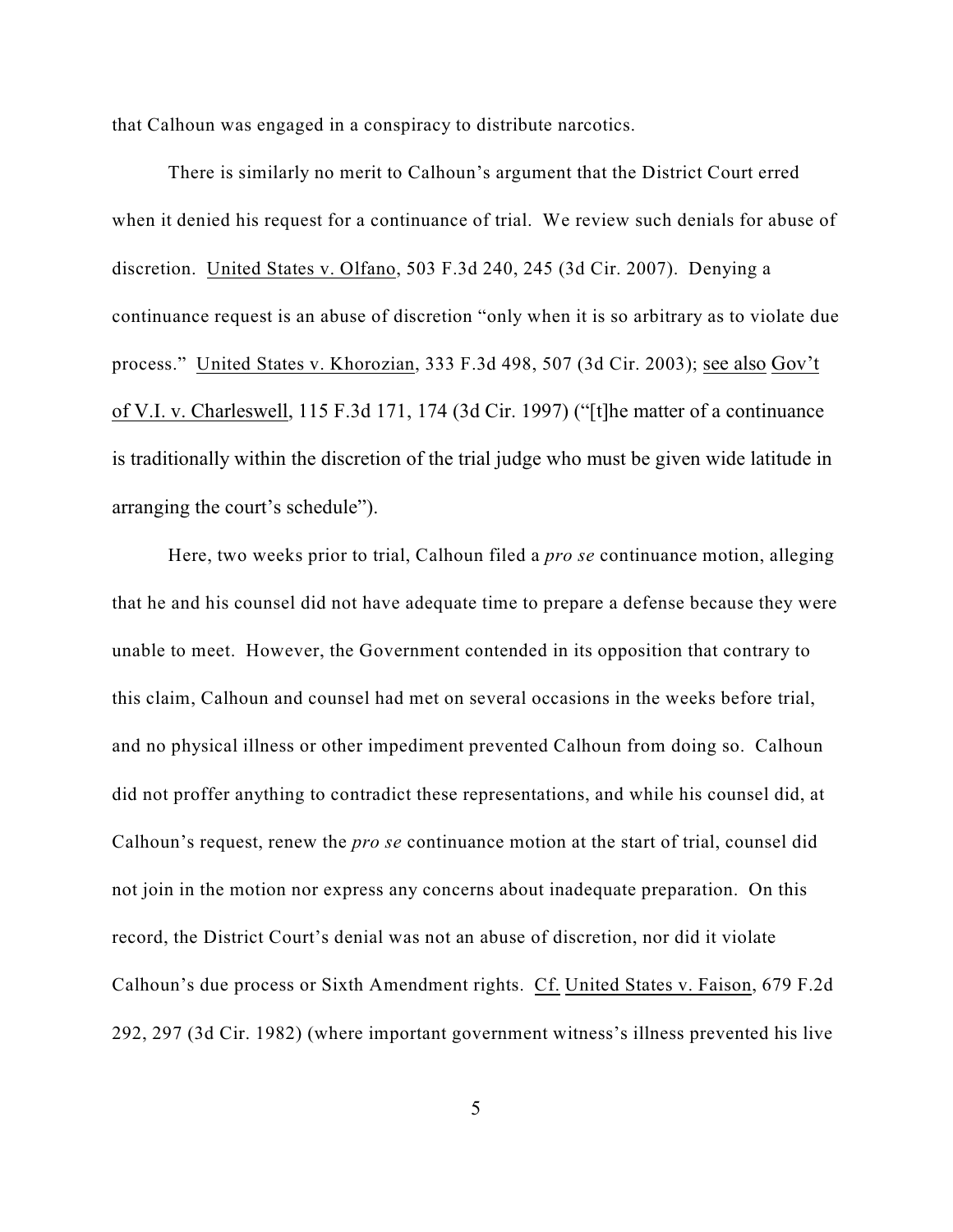cross-examination, trial court abused its discretion in refusing to continue the trial for a reasonable period to allow the witness to recover); United States v. Santos, 201 F.3d 953, 958-59 (7<sup>th</sup> Cir. 2000) (denial of *unopposed* continuance was abuse of discretion where postponement was sought because defense counsel had a scheduling conflict; denial implicated right to choice of counsel as counsel was then forced to withdraw).

Next, Calhoun and Risquet both claim that the District Court erred in (1) denying their acquittal motions in the presence of the jury, and (2) in leaving the bench during trial. Risquet further contends that the Court's above actions, coupled with its allegedly improper remarks pertaining to the flow of the trial constituted structural error. We review a trial court's decisions pertaining to trial management for abuse of discretion. Reed v. Phila., Bethlehem & New England R.R. Co., 939 F.2d 128, 133 (3d Cir. 1991) (district courts are "entrusted with wide discretion" in "matters of trial procedure"). On the other hand, the question of whether a judge's absence from the bench arises to a constitutional structural error is reviewed *de novo*. United States v. Mortimer, 161 F.3d 240, 241 (3d Cir. 1998). However, because none of these claims, with the exception of the one alleged absence objected to by Calhoun, were raised below, we review only for plain error. United States v. Olano, 507 U.S. 725, 732 (1993).

Calhoun and Risquet argue that the District Court erred when it denied their respective Rule 29 motions for judgments of acquittal without first excusing the jury. While it may be better practice to entertain such legal matters outside the presence of the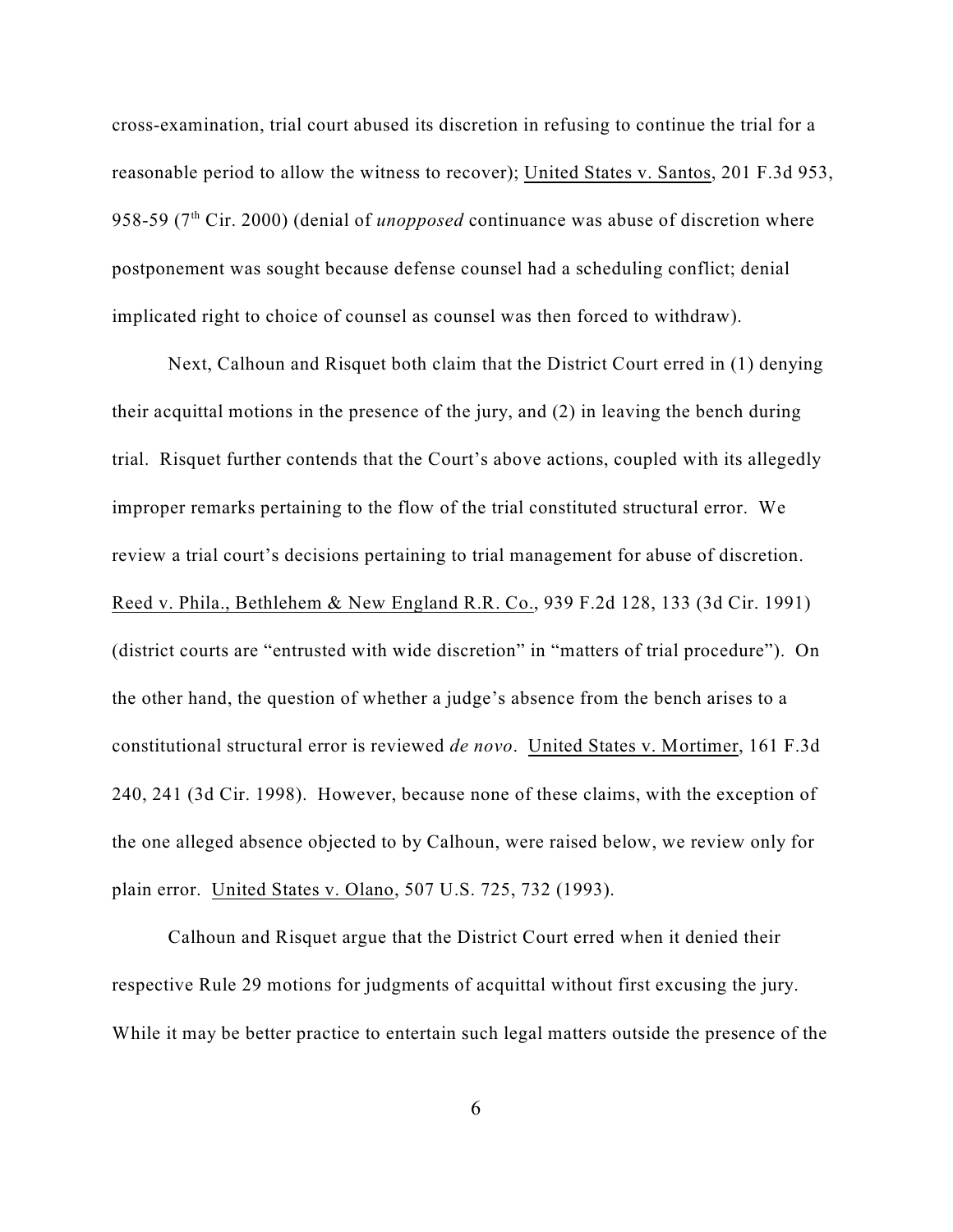jury, United States v. Coke, 339 F.2d 183, 186-87 (2d Cir. 1974), no plain error resulted here from the failure to do so. Where all that the jury heard was that Defendants' "29" motions were denied, neither Calhoun nor Risquet were prejudiced because jurors would not have known that the motions pertained to the judge's perception of the sufficiency of the prosecution's evidence, and could not have been unduly swayed as a result. Cf. United States v. Diharce-Estrada, 526 F.2d 637, 640-41 (5<sup>th</sup> Cir. 1976) (cumulative effect of commencing the hurried jury trial at 7:30pm, denying a "motion for acquittal" in open court, and prosecutorial misconduct warranted reversal); Coke, 339 F.2d at 185-86 (judge's "excessive interference in the examination of witnesses, [] repeated rebukes and disparaging remarks directed at [defense] counsel," and denial of "motion for a judgment of acquittal" in front of the jury violated defendant's due process rights).

Nor does the District Judge's alleged absence warrant reversal. Where a judge is, without explanation and without the consent of the parties, physically absent during a "critical stage" of trial, a structural error occurs and prejudice is presumed. Mortimer, 161 F.3d at 242 (prosecutor objected during defense's summation but withdrew objection upon observing that judge was not in the courtroom). However, not every judicial absence arises to an error of constitutional dimension. E.g., United States v. Burke, 345 F.3d 416, 425 ( $6<sup>th</sup>$  Cir. 2003) (affirming conviction obtained where judge presided over portion of proceedings via video-conference); United States v. Grant, 52 F.3d 448, 449 (2d Cir. 1995) (while absence is not favored, it was not error for judge to leave courtroom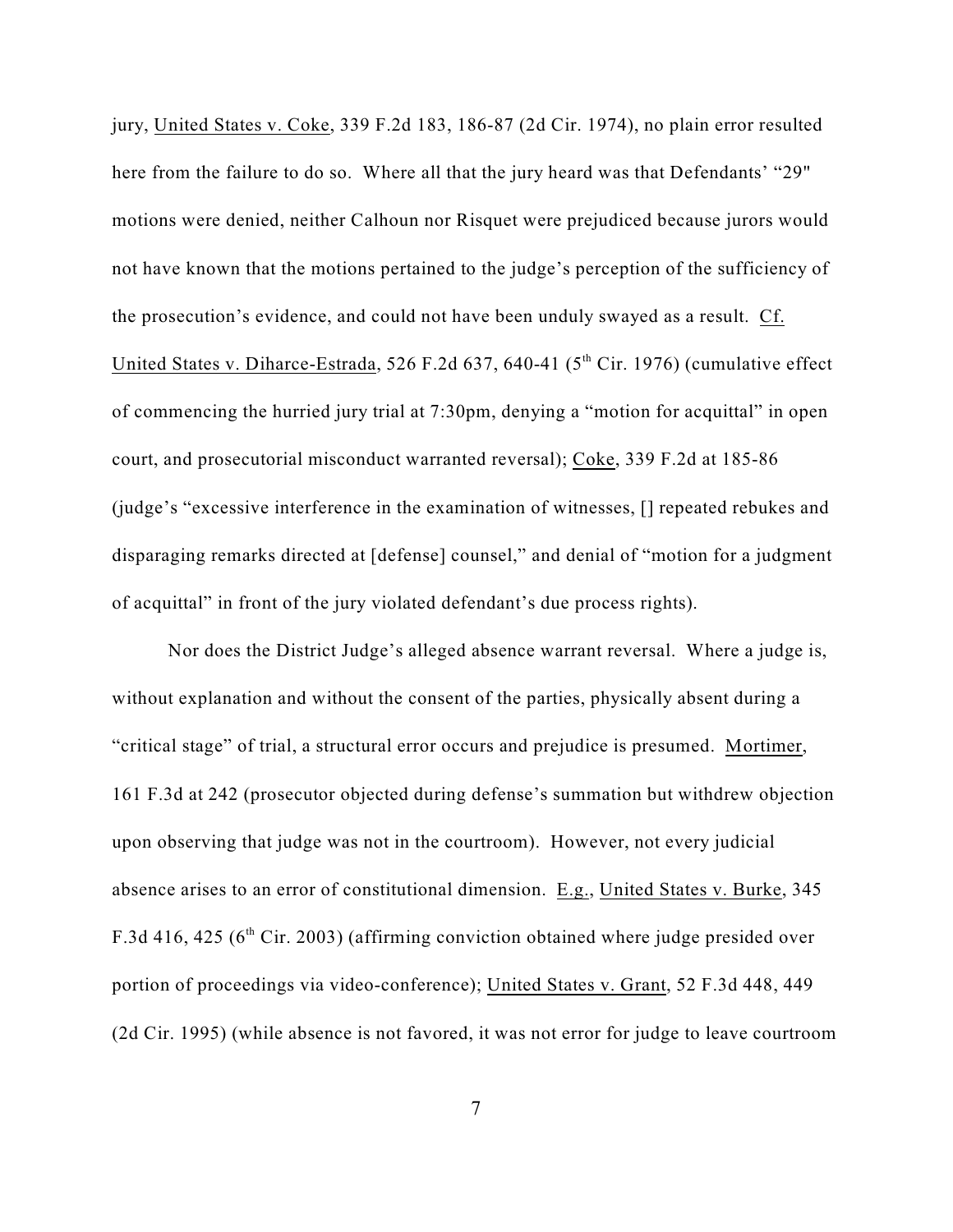while testimony was read back to jury as "[t]here [was] nothing for the judge to rule on").

In this case, during his counsel's cross-examination of Estevez, Calhoun objected that the District Judge was not on the bench. However, the record indicates that the trial judge responded immediately that he was in fact present in the courtroom. See Calhoun's Supp. App., at 8 ("Mr. Calhoun: I object ... The Judge is not on the bench. The Court: Yes, I am."). Therefore, no structural error occurred since it appears that the District Judge was merely outside of Calhoun's view, was not actually absent from the proceedings, and certainly did not "completely abdicate[] his judicial responsibilities." United States v. Kone, 307 F.3d 430, 443 ( $6<sup>th</sup> Cir. 2002$ ) (no structural error where trial judge had another judge preside telephonically over jury deliberations, verdict, and polling); cf. Riley v. Deeds, 56 F.3d 1117, 1120 ( $9<sup>th</sup>$  Cir. 1995) (reversal warranted where judge was nowhere to be found during jury deliberations; that law clerk presided and granted the jury's read-back request demonstrated a "complete absence of judicial discretion" sufficient to constitute structural error).

Similarly, Risquet merely alleges that the District Judge left the bench and sat outside of the view of the jury and the parties a few times during the course of trial, not that the Judge was physically absent. Indeed, Risquet expressly concedes that the Judge was present in the courtroom at all times. Because his failure to object below means there is no record of when the absences occurred, and because he fails, even on appeal, to elaborate upon the circumstances surrounding the alleged absences, Risquet has simply

8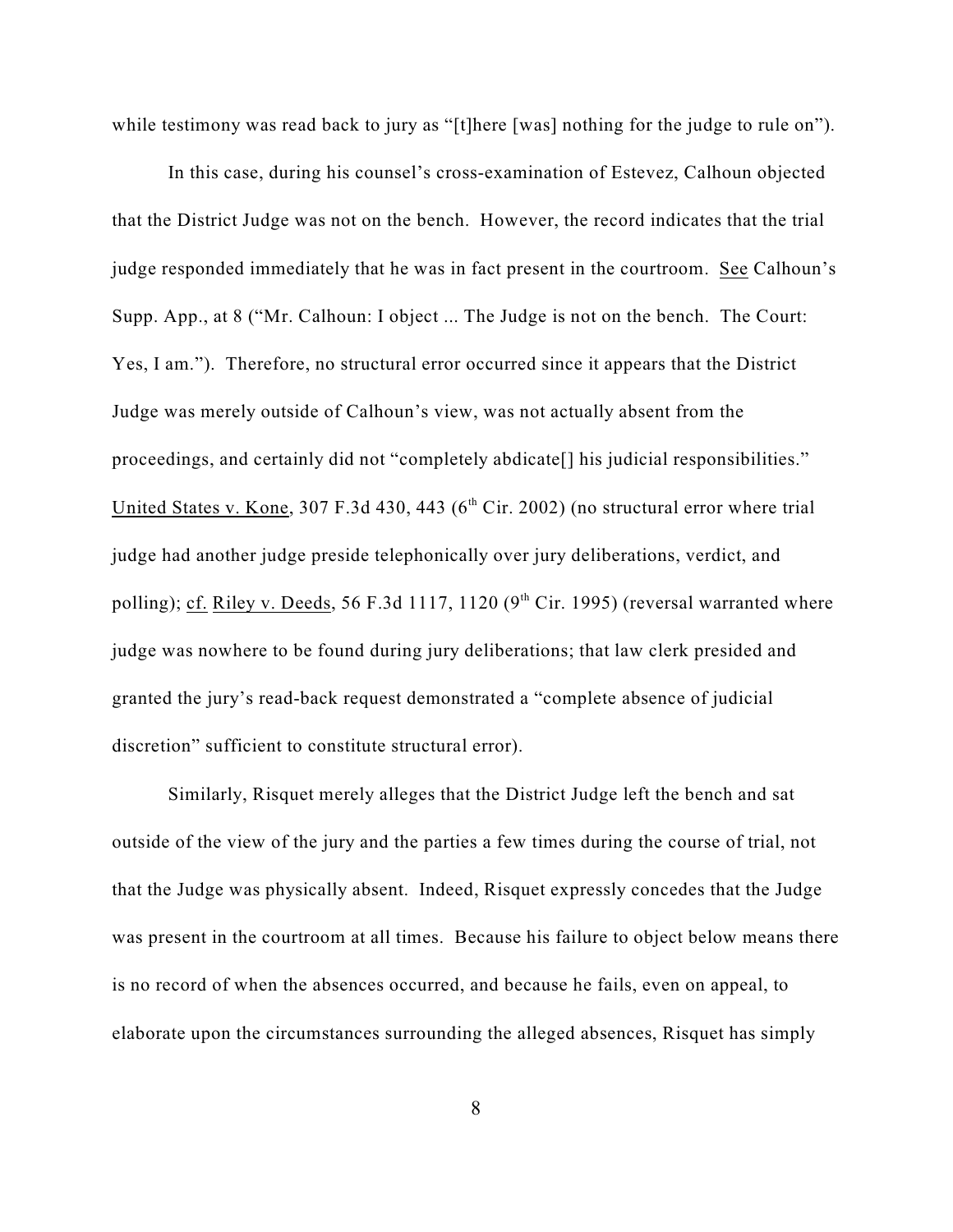failed to demonstrate any prejudice resulting from the complained-of conduct. See United States v. Love, 134 F.3d 595, 605  $(4<sup>th</sup> Cir, 1998)$  (no plain error where judge was in chambers during portions of the closing argument but remained "available to exercise his discretion with respect to objections made by either side"); Kone, 307 F.3d at 443 (affirming conviction where defendant did not establish that he was prejudiced from judge's physical absence from courthouse).

Furthermore, there was no error, plain or otherwise, in the District Court's remarks prodding counsel to proceed faster at various points in the trial.<sup>3</sup> Initially, since five of the seven statements identified as inappropriate by Risquet on appeal were actually directed *at the Government*, we fail to understand, nor has Risquet explained, how any such remarks could have prejudiced *the defense*. Furthermore, there is nothing improper in either of the two remarks that were made to Calhoun's counsel: "[You may continue only] [i]f it is terribly important. We have to have some limits"; and "may I ask how much more [] you have." Risquet's Opening Brief, at 6 (citing App. at 58, 67). Such comments do not come close to demonstrating judicial bias, and they certainly did not deprive Risquet of his right to a fair trial. See, e.g., United States v. Carson, 455 F.3d 336, 358 (D.C. Cir. 2006) (judge's comments that defense objections were "frivolous"

<sup>&</sup>lt;sup>3</sup> Among the comments characterized by Risquet as inappropriate include, *inter alia*: "We have to economize the time of the jury, counsel. We have to get right down to the essentials and skip the rest"; "Counsel, get down to the meat of it and no formalities"; and "This is trivia. Get to the rest of the story ... We can't proceed at this pace, it is almost impossible." Risquet's Opening Brief, at 6 (citing App. at 54, 44, 55-56).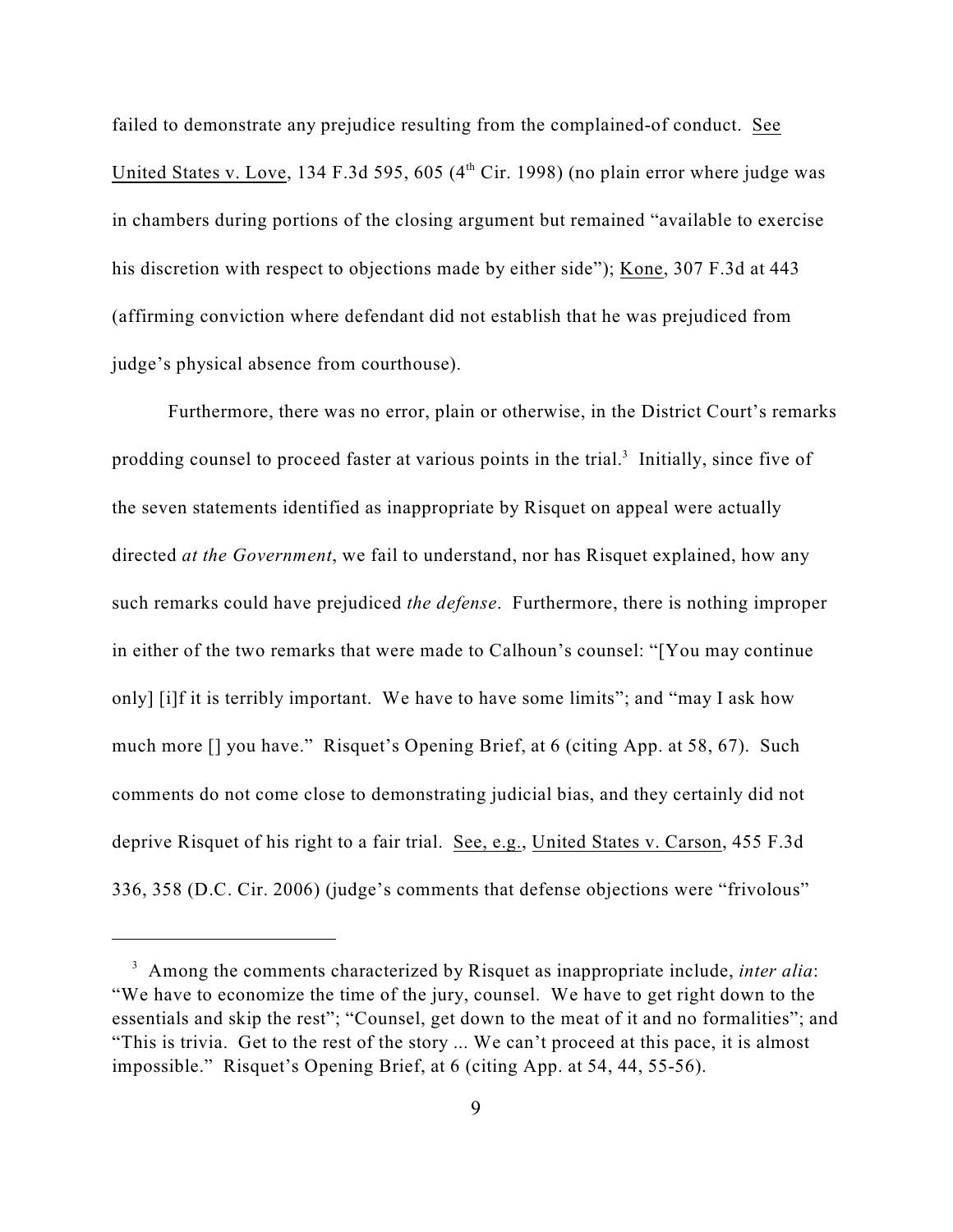and its evidence was "irrelevant" "did not reach a level of hostility that prevented a fair trial"); see also United States v. Donato, 99 F.3d 426, 434 (D.C. Cir. 1996) ("a district judge has wide discretion in monitoring the flow of a criminal trial").

Additionally, Calhoun claims the prosecutor impermissibly vouched for Estevez's credibility during summation. To prevail on this claim, Calhoun must demonstrate: (1) the prosecutor assured the jury that Estevez's testimony is credible; and (2) the assurance was based on the prosecutor's personal knowledge or on other information not found in the trial record. United States v. Walker, 155 F.3d 180, 187 (3d Cir. 1998). We review here only for plain error.

The prosecutor's statements that the terms of Estevez's plea agreement required his full and truthful cooperation did not constitute vouching. The agreement was a part of the Government's evidence at trial, and the prosecutor's references to its terms were therefore permissible argument. Id. (no vouching occurs "where a prosecutor argues that a witness is being truthful based on the testimony given at trial"). Furthermore, the prosecutor did not err in saying to the jury: "I suggest to you that Estevez's testimony rang true. You are to decide." Calhoun's Supp. App., at 11; see Walker, 155 F.3d at 188 (a phrase like "I submit to you" is "merely a method of prefacing an argument and does not by itself constitute vouching ... it ... does not *assure* the jury that the witness is credible, but instead *asks* the jury to find that the witness was credible") (emphasis in original). Moreover, the Government's summation did not reference information